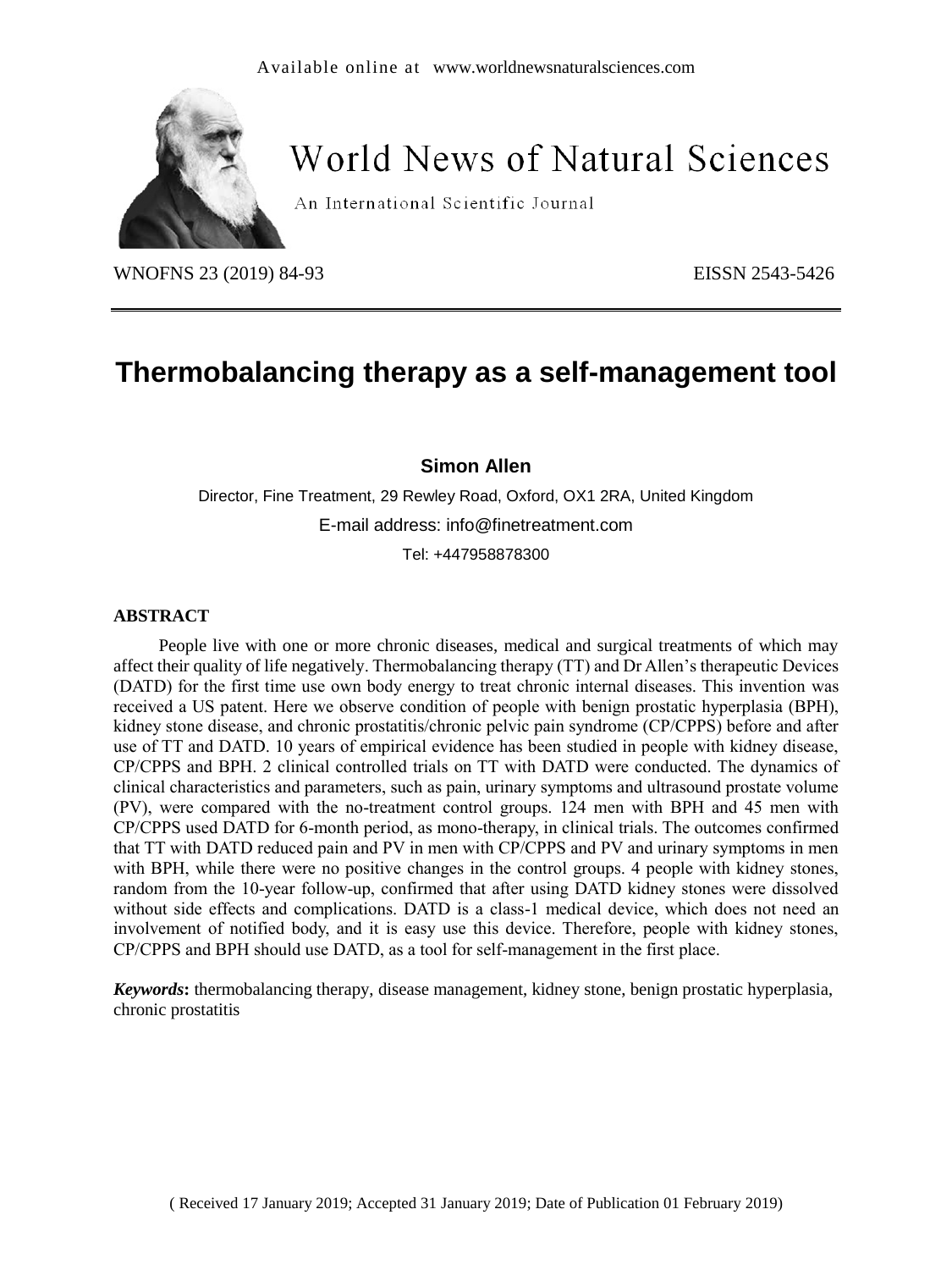## **1. INTRODUCTION**

#### **1. 1. Management of chronic diseases**

Treatment of people with chronic diseases is complex, as they are characterized by a long duration and usually a slow progression. Various models for the treatment of chronic diseases are widely discussed without a clear understanding of the priority of one of them [1]. Integrated chronic disease management, which is a responsive, person-centred, system of care, has shown positive economic impacts for people with chronic diseases [2]. Over the past few years, more attention has been paid to self-management activities in patients with chronic diseases with different results [3]. Physiotherapists and occupational therapists, who were focused on selfmanagement programmes for fatigue, pain, joint protection, etc., made a moderate contribution to self-management [4]. Thus, aging people need a tailored self-management, and care providers should be better equipped to promote motivational change in their patients [5].

## **1. 2. Thermobalancing therapy (TT) and Dr Allen's therapeutic device (DATD)**

TT and DATD has been designed as a new treatment for chronic internal diseases. TT and DATD received a patent in the U.S., as "Therapeutic device and method", which is an acknowledgement that it is indeed a completely new treatment option. For the first time, natural body heat is used to treat chronic diseases [6]. A thermoelement in the device accumulates body heat and turns into a source of energy, spreading this energy to the affected organ. TT is based on a new understanding of The Origin of Diseases, i.e. the vascular factor plays a decisive role in the pathophysiology and etiology of chronic diseases, namely, a pathological activity of capillaries. In the results of these changes a focus of hypothermia inside the affected tissue becomes a continuous trigger, developing swelling and pressure in the organ, leading to its malfunction [7].

## **1. 3. The aim of this study**

This study presents data on how patients with benign prostatic hyperplasia (BPH), chronic prostatitis/chronic pelvic pain syndrome (CP/CPPS) and kidney stone disease have managed to use TT with DATD and discuss the role of innovation therapy as a strategy to manage these problems.

## **2. MATERIALS and METHODS**

#### **2. 1. Study Protocol**

During last 10-years DATD was used by people with chronic internal diseases in more than 100 countries. There were not complains about this safe therapy. 2 clinical trials were conducted at the Department of Urology of the Yerevan State Medical University. Ethics committee of the Yerevan State Medical University approved the clinical study with TT and DATD. The studies were registered at the World Health Organisation via the German Clinical Trials Register (DRKS). Dr Allen's Device is registered with the Medicines and Healthcare Products Regulatory Agency in the United Kingdom in 2010, as a class 1 medical device. The class 1 medical device without a measuring function and supplied in non-sterile condition does not require the involvement of a notified body.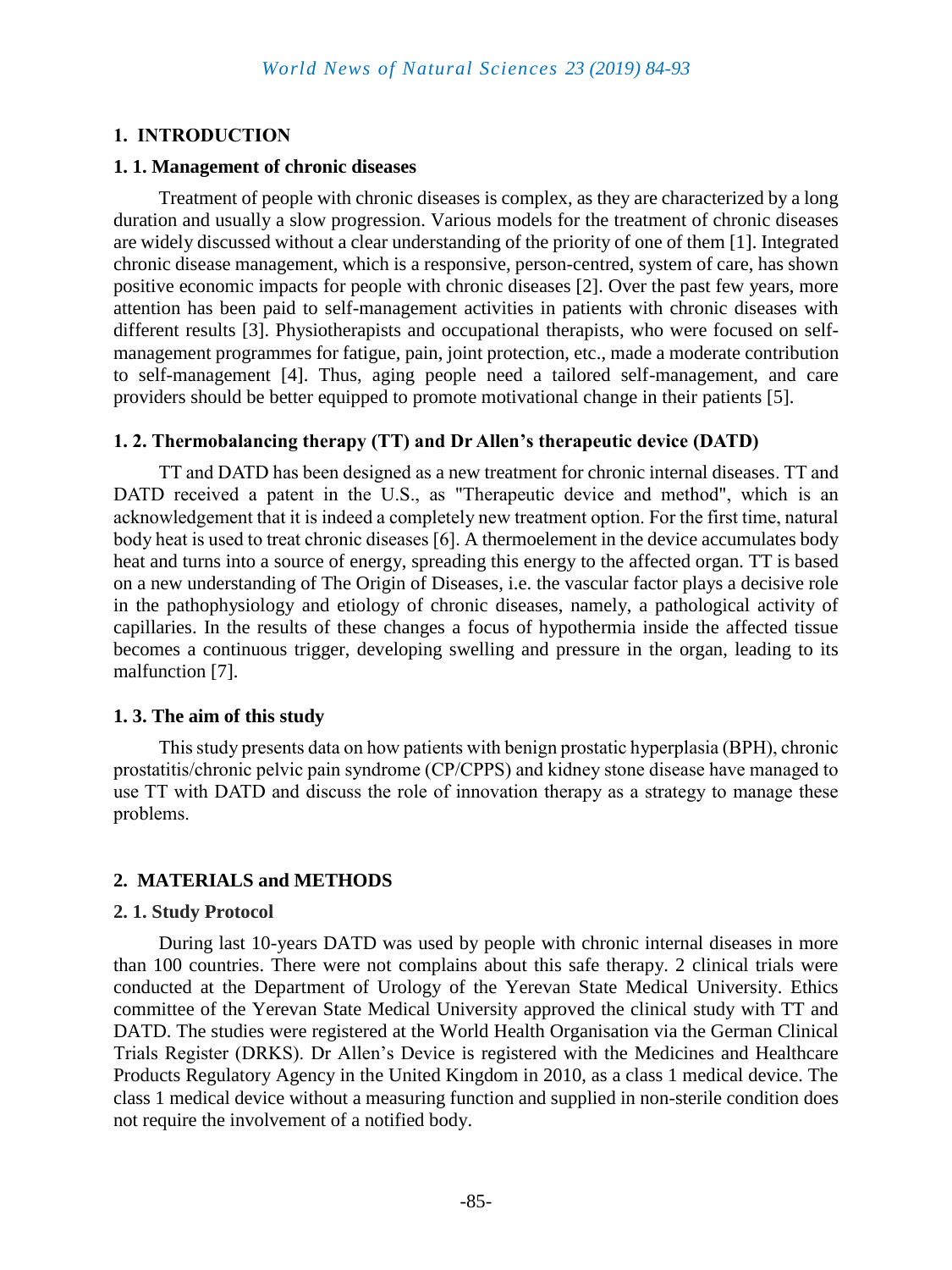## **2. 2. Study design**

2 clinical studies were completed. One clinical trial in 124 men with BPH who used DATD during 6-month period and their clinical parameters before and after therapy were examined. This information was compared with the control group, i.e. data received from 124 men with BPH who were in watchful waiting. Second clinical trial in 45 men with CP/CPPS who used DATD during within 6-month period and their clinical parameters before and after therapy were examined.

This information was compared with the control group, i.e. data received from 45 men with CP/CPPS who did not receive TT. International Prostate Symptom Score (I-PSS) was measured in a patient with BPH, and in men with CP/CPPS, with National Institute of Health Chronic Prostatitis Symptom Index (NIH-CPSI) score. In both clinical studies, prostate volume (PV) was investigated.

### **2. 3. Participants**

For about 3-year period, 45 males (age <55 years) with CP/CPPS (NIH category III) and 124 men with LUTS due to BPH with PV <60 mL were received treatment with DATD at the Department of Urology of the Yerevan State Medical University. Patients were selected in conjunction with urologists.

### **2. 4. Evaluation**

Baseline evaluations were a full physical examination, medical history, digital rectal examination, serum biochemistry, measurement of prostate-specific antigen and electrolytes, urinalysis, and renal function tests. Evaluations were made at baseline and 6 months after treatment. Dynamics of the symptoms and indicators in each group were assessed at the beginning and end of treatment using NIH-CPSI and I-PPS scores. Ultrasound was used to determine the volume of the prostate. Evaluation at baseline shows that characteristics of men were identical between treatment and control groups in the CP/CPPS and BPH studies.

## **2. 5. Statistical analyses**

The independent-samples t-test and paired-samples t-test are suitable only for interval and ratio data, so the Wilcoxon signed-rank test was employed. P < 0.05 was considered significant. Statistical analyses were carried out using SPSS v22 (IBM, Armonk, NY, USA).

## **2. 6. DATD**

DATD applies a special mixture of waxes (thermoelement) topically to the projection of affected organ, in men with prostate problems to the coccyx area. In people with kidney stones disease to the projection of kidneys in the back.

No look at **Figure 1**, and **Figure 2**. DATD applies thermoelement to the skin tightly, thereby overcoming the skin barrier and spreading the energy towards the prostate gland or kidneys.

It is comfortable to wear these devices.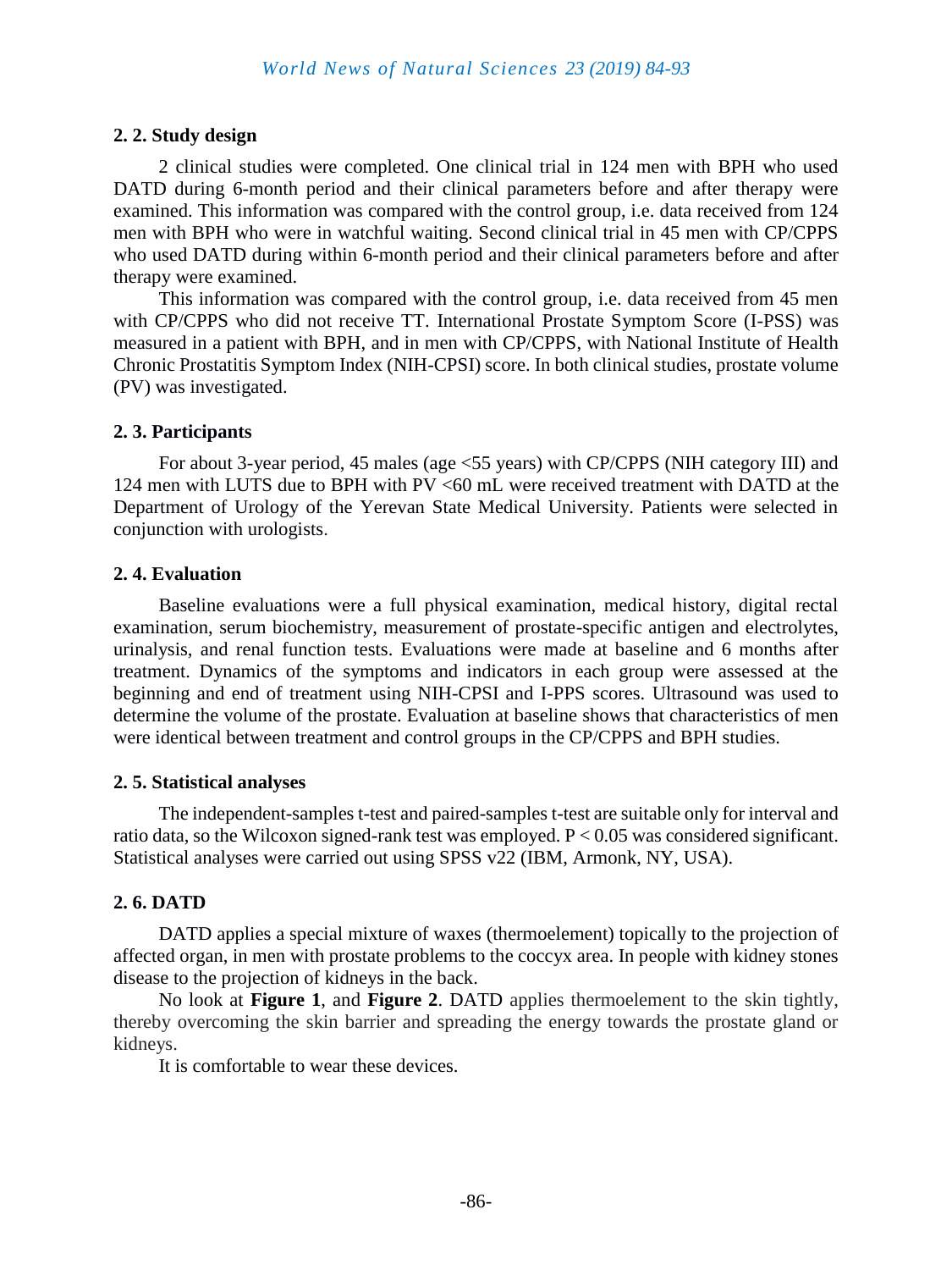

Figure 1. DATD tightly attaches thermoelement to the coccyx area in a man for prostate treatment.



**Figure 2.** DATD tightly attaches thermoelements to the back of a woman in the projection of kidneys to dissolve kidney stones.

## **3. RESULTS**

## **3. 1. Prostate Volume (PV) mL, and Pain score in men with CP/CPPS**

Dynamics of Prostate volume (PV) and Pain score in 45 men with CP/CPPS and in the control group were measured by the National Institute of Health-Chronic Prostatitis Symptom Index (NIH-CPSI) (**Figure 3** and **Table 1**).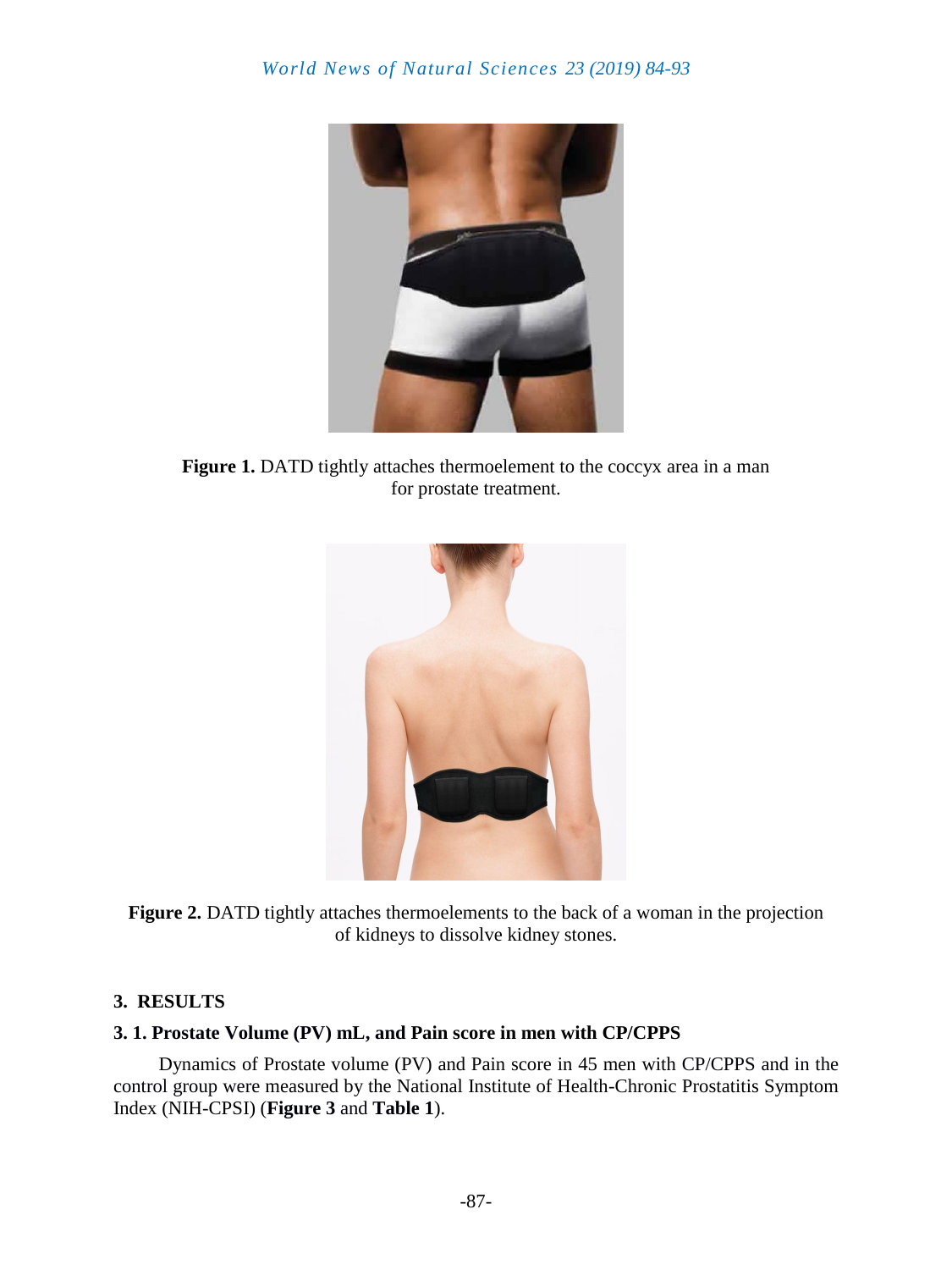

**Figure 3.** There was a significant decrease of PV (mL) from 31.7 to 27.07 (*P*<0.001) and pain score from 10.3 to  $3.58 \pm 2.5$  (*P*<0.001) in the treatment group. In the control group changes were insignificant. These results suggested that TT decreases PV and pain in men with CP/CPPS.

**Table 1.** Presents data from patients with kidney stone disease. People suffered from this disease for many years have dissolved kidney stones using TT with DATD. The empirical evidence in patients with kidney stone disease before and after wearing DATD for prolonged period.

| Patient A.   | Kidney stones    | Renal colic often<br>from 1995. | <b>Used DATD</b> | Renal calculi were   |
|--------------|------------------|---------------------------------|------------------|----------------------|
| Male         | in both kidneys, |                                 | periodically     | dissolved, no renal  |
| 52 years old | large in left.   |                                 | from 2000.       | colic after 2002.    |
| Patient B.   | Kidney stones    | Had renal colic<br>every year.  | <b>Used DATD</b> | After 2 weeks pain   |
| Female       | history for 20   |                                 | from January to  | and other symptoms   |
| 44 years old | years.           |                                 | May 2016.        | are gone, until now. |
| Patient C.   | Kidney stones    | 3cm renal stone,                | <b>Used DATD</b> | 3cm stone was        |
| Male         | history for 30   | lithotripsies in                | from March to    | dissolved, kidneys   |
| 58 years old | years.           | history, CKD                    | December 2014.   | function improved.   |
| Patient D.   | Was diagnosed    | Several renal                   | <b>Used DATD</b> | Some twinges first 2 |
| Male         | with kidney      | colic within 5                  | from March to    | -3 months but no     |
| 41 years old | stone Nov 2009.  | months.                         | December 2010.   | recurrences since.   |

In Table 1, the data demonstrate that DATD is effective for kidney stone disease. DATD can be used in men and women and can dissolve any size and type of kidney stones.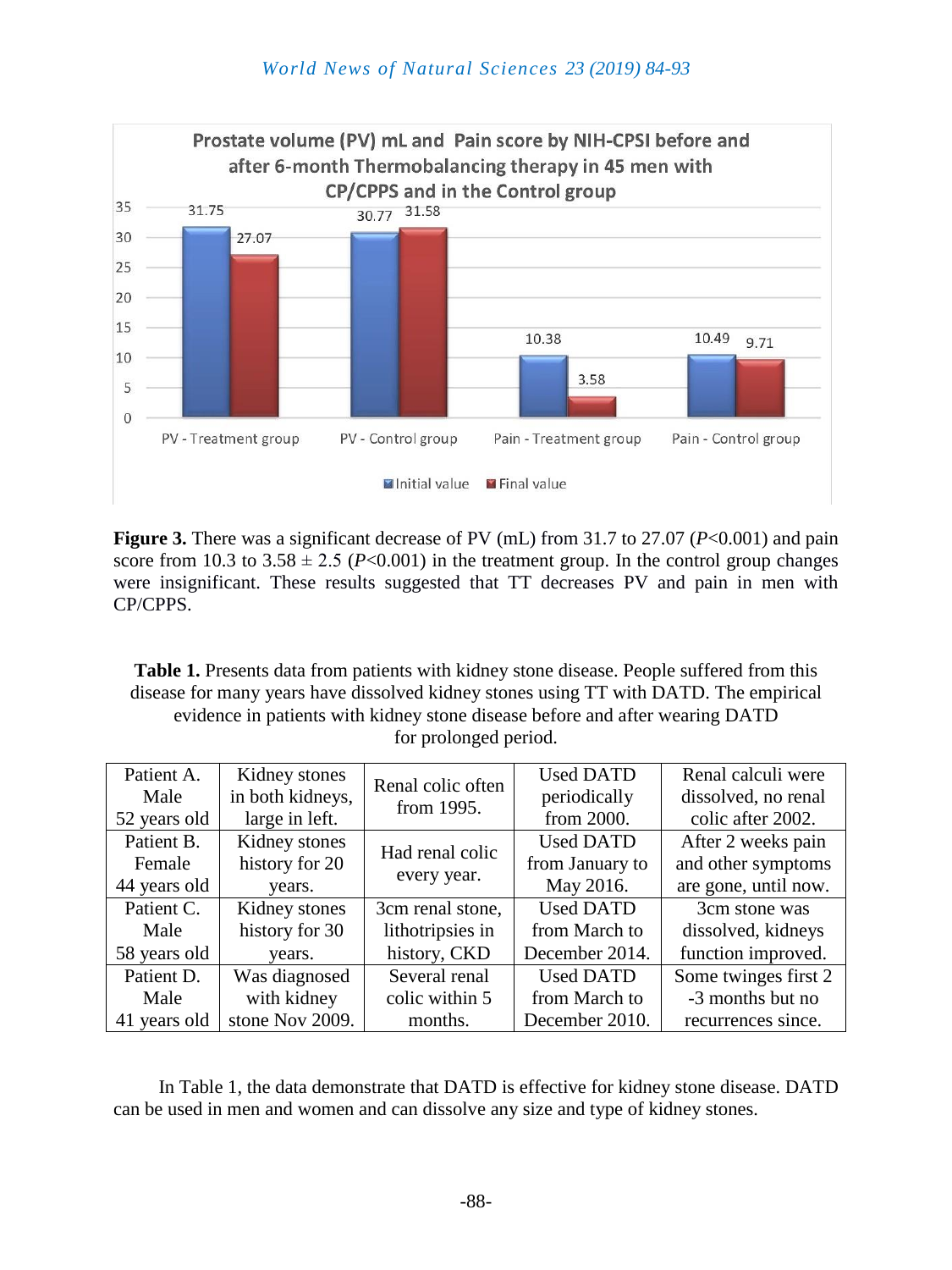



**Figure 4.** Prostate volume (PV) mL and Urinary symptoms (UrS) measured by the International Prostate Symptom Score (IPSS) in 124 men with BPH after 6-month Thermobalancing therapy & in the control group.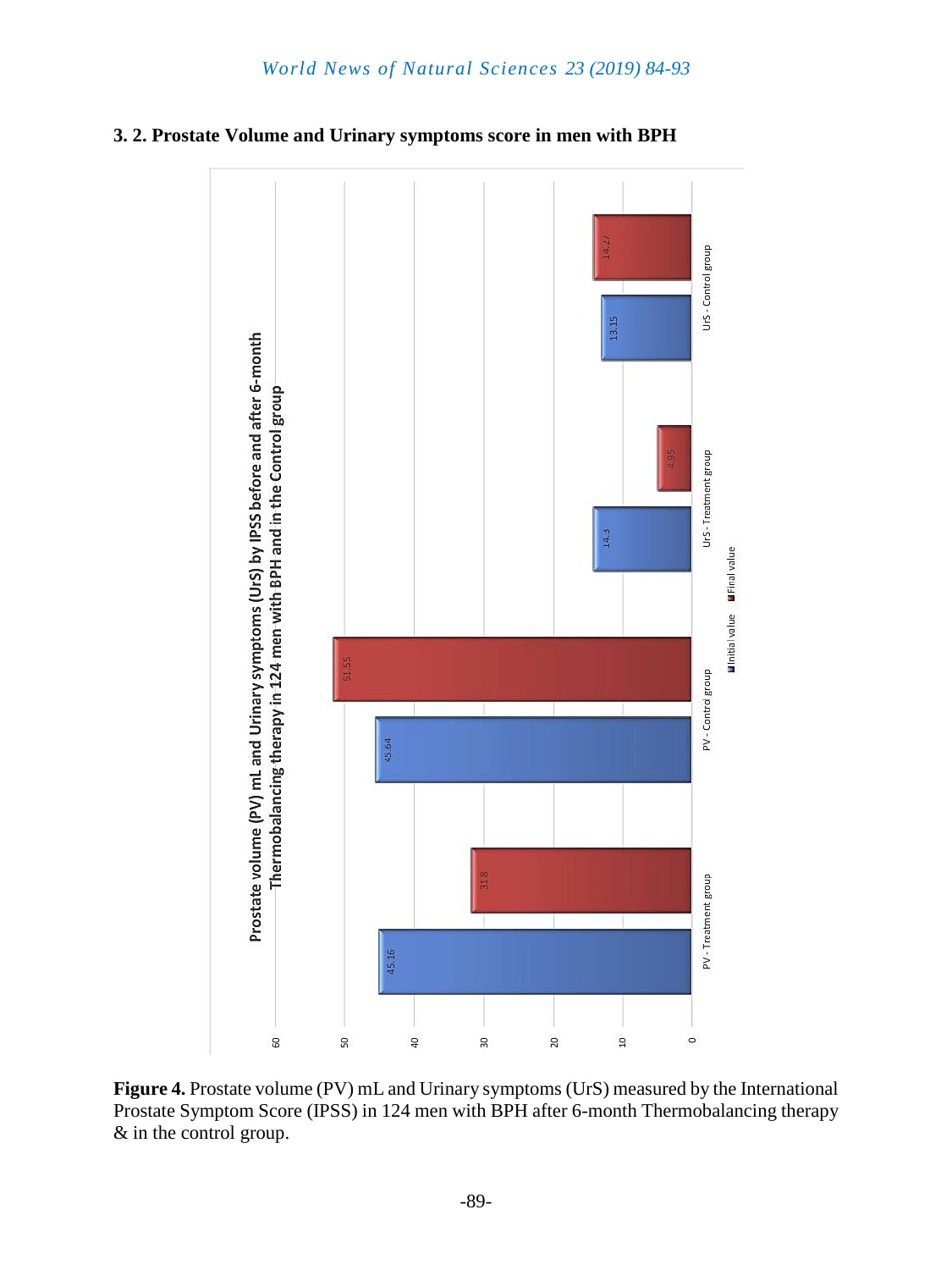The Prostate volume (PV) mL and Urinary symptoms (UrS) were measured by the International Prostate Symptom Score (IPSS) in 124 men with BPH after 6-month Thermobalancing therapy and in the control group (**Figure 4**).

#### **3. 3. Side effects of Thermobalancing therapy with DATD**

Side effects of Thermobalancing therapy with DATD were not observed in all patients.

#### **4. DISCUSSION**

The results of the study confirm that the use of TT with DATD reduces volume of the inflamed prostate and pain score in patients with CP/CPPS. DATD. In men with BPH the use of TT with led to reduction of the size of enlarged prostate and, consequently, urinary symptoms relief. People with kidney stone disease have dissolved kidney stones gradually, without renal colic, side effects and complications.

TT with DATD is effective as improves blood circulation in the tissue of the affected prostate or kidney. Thus, the elimination of focus-hypothermia in the prostate tissue leads to chronic pelvic pain relief that is the main symptom of CP/CPPS [8]. DATD treats the cause of CP/CPPS gradually, terminating chain of pathological activities at the capillary level, i.e., constriction and spontaneous expansion of capillaries that are responsible for pressure in the prostate [9].

By stopping the pathological activity of capillaries characterised by spontaneous expansion of capillaries, which in long term leads to the prostate growth, DATD stops prostate enlargement [10]. TT with DATD, eliminating the focus of hypothermia, stops the expansion of capillaries, the pressure inside the affected kidneys contributes to the process of dissolution of stones [11].

#### **4. 1. Prevalence**

The prevalence of the studied chronic conditions: CP/CPPS, BPH and kidney stones are high, and in general these problems develop in about 30% of the population. In a large healthy population, CP/CPPS‐like symptoms are common with a greater detrimental effect affecting QoL, even more than pain [12]. The occurrence rate of BPH in China in the age groups 40– 49 years was 2.9%, 50–59 years - 29.0%, 60–69 years - 44.7%, 70–79 years and 80 years and older was 58.1% and 69.2%, respectively [13]. Kidney stones affect about 1 in 11 people in the United States [14]. So, high incident rate of these chronic disease requires a substantial response from the health care services.

#### **4. 2. Management strategies for chronic diseases**

Management of chronic diseases is a major burden for health professionals, since the improvement of it is mainly focused on adherence to medicines [15]. Decision makers facing implementation of measures to improve the use of consumer drugs should find out what interventions can be most promising for improving the specific results [16].

Of cause, the most actual treatment option for chronic internal disease should be the one which is helpful, safe and cost-effective.

TT with DATD meets all three basic standards [17, 18].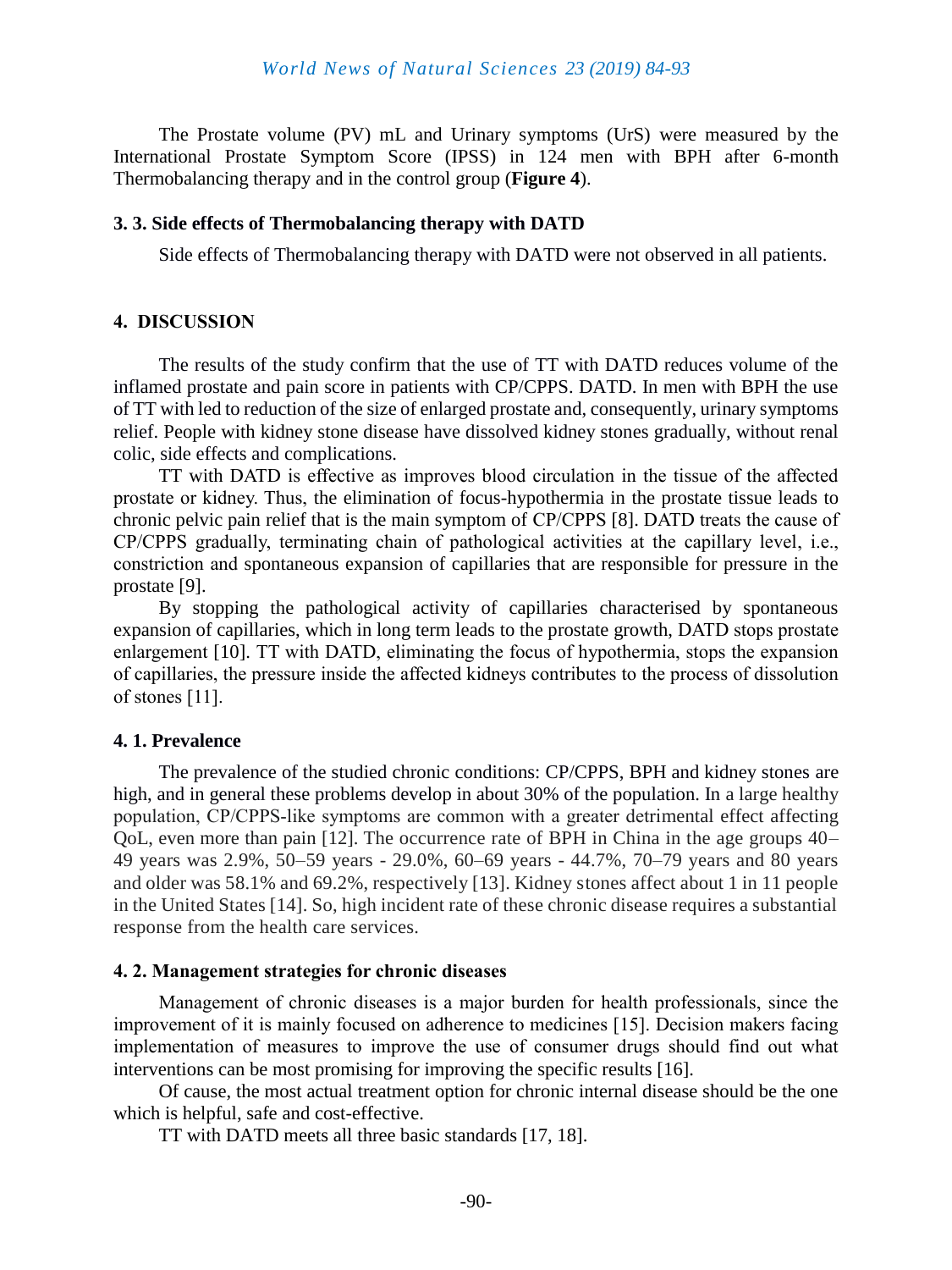#### **4. 3. TT with DATD for a self-management strategy for chronic diseases**

Self-management is a dynamic process in which individuals actively manage their chronic illness. The use of TT with DATD gives people this opportunity. For instance, in men with CP/CPPS the use of DATD led to pain relief without side effects [19]. Therefore, it is appropriate to implement this therapy with DATD as an independent treatment for CP/CPPS [20]. The use of TT with DATD for LUTS due to BPH led to significantly reduce the prostate size, urinary symptoms relief [20], stating that it can be a useful solution for the conservative treatment of LUTS secondary to prostate enlargement, instead watchful waiting, prior to any long-term pharmacotherapy [22]. The use of TT with DATD for kidney stone disease dissolved any type and size of kidney stones, without adverse side effects and complications that follow the standard surgical procedures, so it should be implemented in primary care services [23].

#### **5. CONCLUSION**

Since DATD used on the body, patients can easily participate in self-management strategies with an initial point of treatment. BPH, CP/CPPS and kidney stone disease are nonlife-threatening conditions, therefore they should be treated therapeutically with the safe therapy in the first instance. The self-management strategy for these chronic internal diseases should include DATD, which should be used from the starting point of their treatment. This strategy, involving people in the treatment of their own chronic diseases, will make them more confident in the treatment they receive and more accurate for its implementation. A successful treatment of these common chronic diseases is expected to improve their health for years to come.

#### **Acknowledgments**

I am grateful to Professor IG Aghajanyan, the founder Armenian Association of Urology, for his support in conducting clinical studies.

#### **References**

- [1] Grover A. and Joshi A. An Overview of Chronic Disease Models: A Systematic Literature Review. *Global Journal of Health Science* 2015; 7(2): 210-227. doi:10.5539/gjhs.v7n2p210
- [2] Desmedt M., Vertriest S., Hellings J., Bergs J., Dessers E., *et al*. Economic Impact of Integrated Care Models for Patients with Chronic Diseases: A Systematic Review. *Value Health* 2016 Sep - Oct; 19(6): 892-902. doi:10.1016/j.jval.2016.05.001
- [3] Jonkman N.H., Groenwold R.H.H., Trappenburg J.C.A., Hoes A.W., and Schuurmans M.J. Complex self-management interventions in chronic disease unravelled: a review of lessons learned from an individual patient data meta-analysis. *J Clin Epidemiol.* 2017 Mar; 83: 48-56. doi:10.1016/j.jclinepi.2017.01.004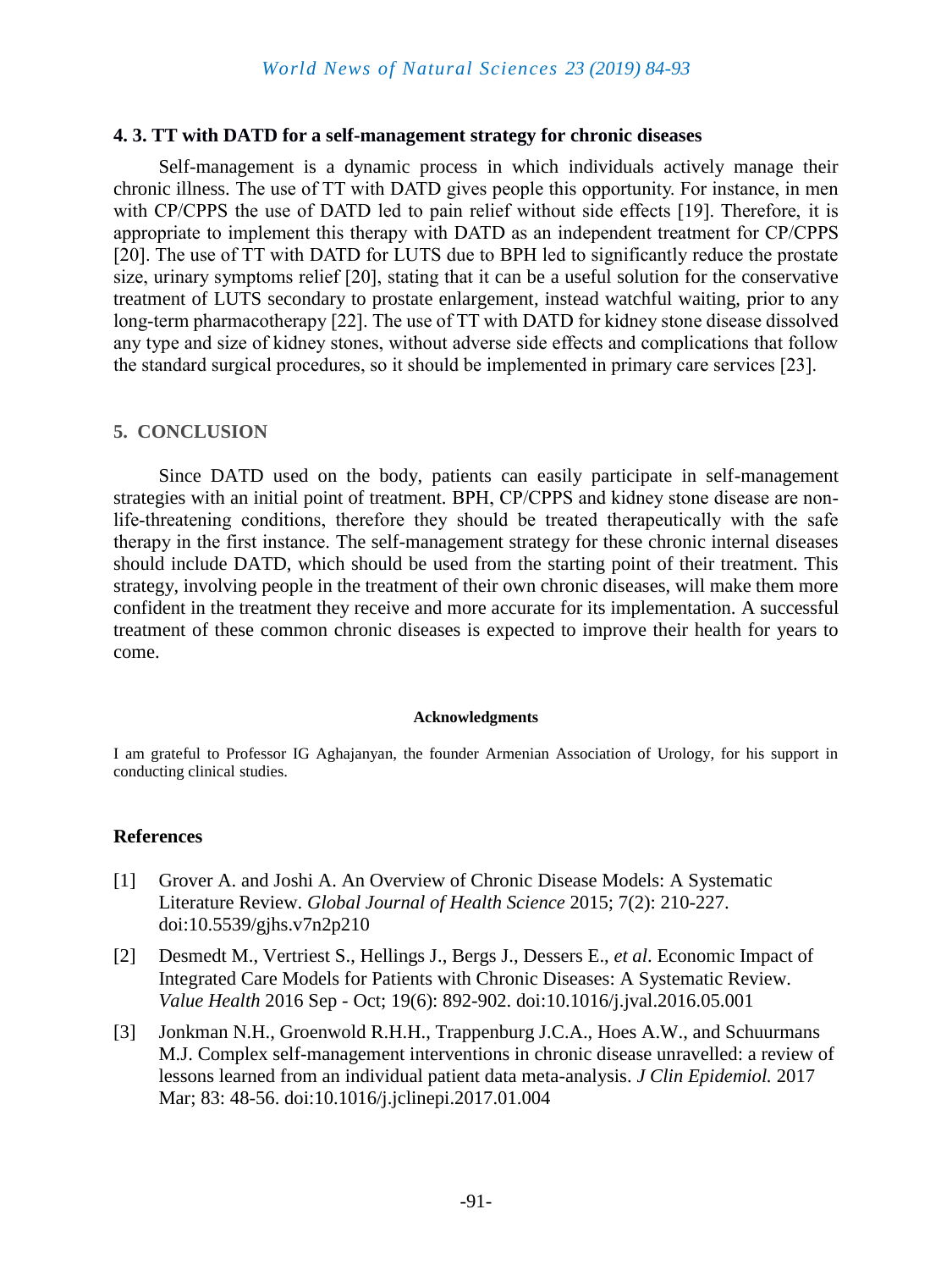- [4] Richardson J., Loyola-Sanchez A., Sinclair S., Harris J., Letts L., *et al*. Selfmanagement interventions for chronic disease: a systematic scoping review. *Clin Rehabil.* 2014 Nov; 28(11): 1067-77. doi:10.1177/0269215514532478
- [5] Bos-Touwen I.D., Trappenburg J.C., van der Wulp I., Schuurmans M.J., and de Wit N.J. Patient factors that influence clinicians' decision making in self-management support: A clinical vignette study. *PLoS One* 2017; 12(2): e0171251
- [6] Allen S. and Adjani, A. Therapeutic Device and Method, United States Patent and Trademark Office. U.S. Patent 9,408,744 B2, 9 August 2016. Available online: https://www.google.com/patents/US9408744 (accessed on 1 June 2018).
- [7] Allen, S. The Origin of Chronic Diseases Can Be in Capillary Pathology: An Evidence from Clinical Trials on Thermobalancing Treatment of Prostate Reveals. *[Achievements](https://www.sciencedirect.com/science/journal/20781520)  [in the Life Sciences](https://www.sciencedirect.com/science/journal/20781520)* [Volume 10, Issue 2,](https://www.sciencedirect.com/science/journal/20781520/10/2) December 2016, Pages 197-202, doi:10.1016/j.als.2016.11.005
- [8] Allen, S. The Vascular Factor Plays the Main Role in the Cause of Pain in Men with Chronic Prostatitis and Chronic Pelvic Pain Syndrome: The Results of Clinical Trial on Thermobalancing Therapy. *Diseases* 2017, 5(4), 25; doi:10.3390/diseases5040025
- [9] Allen S. The Cause, Aetiology and Physiopathology of Chronic Prostatitis/Chronic Pelvic Pain Syndrome (CP/CPPS) and its Effective Treatment with Thermobalancing Therapy. *Med Sur Urol.* 2018, 7: 207 DOI: [10.4172/2168-9857.1000207](https://doi.org/10.4172/2168-9857.1000207)
- [10] Allen S. and Aghajanyan I.G. Use of thermobalancing therapy in ageing male with benign prostatic hyperplasia with a focus on etiology and pathophysiology. *Aging Male,* 2016, 1-5, http://dx.doi.org/10.1080/13685538.2016.1247151
- [11] Allen S., Thermobalancing Therapy Should be the First-Line Treatment for Kidney Stones and Benign Prostatic Hyperplasia, Discussions at the Medical Conferences. ARC *Journal of Urology* 2017; 3(1):1-8 doi: dx.doi.org/10.20431/2456-060X.0203001
- [12] Walz J., Perrotte P., Hutterer G., *et al*. Impact of chronic prostatitis-like symptoms on the quality of life in a large group of men. *BJU Int.* 2007; 100: 1307–1311 https://doi.org/10.1111/j.1464-410X.2007.07250.x
- [13] Wang W., Guo Y., Zhang D., Tian Y., and Zhang X. The prevalence of benign prostatic hyperplasia in mainland China: evidence from epidemiological surveys. *Scientific Reports* 2015; 5:13546. doi:10.1038/srep13546
- [14] Scales C.D., Tasian G.E., Schwaderer A.L., Goldfarb D.S., Star R.A., and Kirkali Z. Urinary Stone Disease: Advancing Knowledge, Patient Care, and Population Health. *Clinical Journal of the American Society of Nephrology: CJASN.* 2016; 11(7): 1305-1312. doi:10.2215/CJN.13251215
- [15] Anstey Watkins J., Goudge J., Gómez-Olivé F.X., Huxley C., Dodd K., and Griffiths F. mHealth text and voice communication for monitoring people with chronic diseases in low-resource settings: a realist review. *BMJ Global Health* 2018; 3(2): e000543. doi:10.1136/bmjgh-2017-000543
- [16] Ryan R., Santesso N., Lowe D., Hill S., Grimshaw J., Prictor M., Kaufman C., Cowie G., and Taylor M. Interventions to improve safe and effective medicines use by